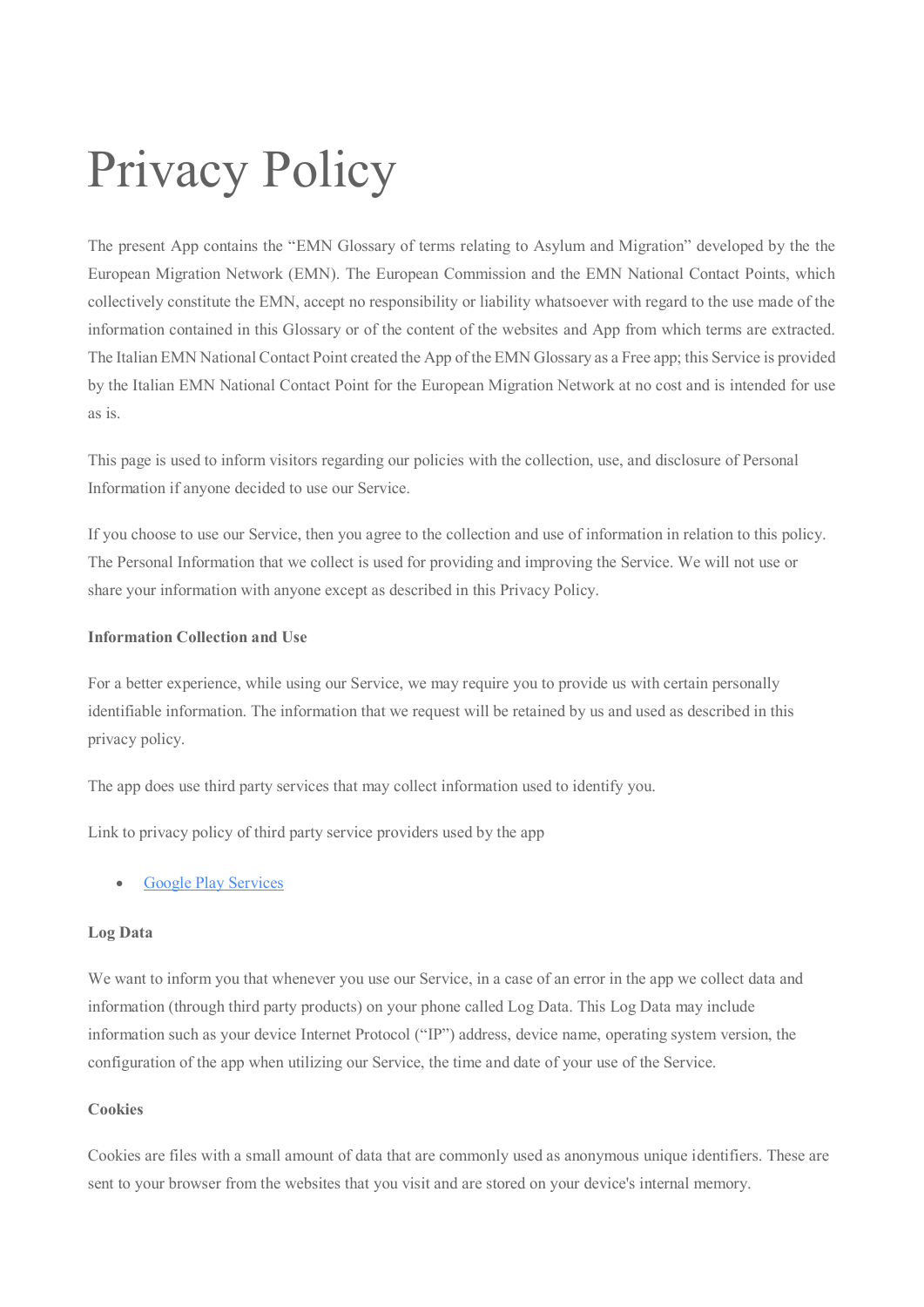This Service does not use these "cookies" explicitly. However, the app may use third party code and libraries that use "cookies" to collect information and improve their services. You have the option to either accept or refuse these cookies and know when a cookie is being sent to your device. If you choose to refuse our cookies, you may not be able to use some portions of this Service.

### **Service Providers**

We may employ third-party companies and individuals due to the following reasons:

- To facilitate our Service:
- To provide the Service on our behalf;
- To perform Service-related services; or
- To assist us in analyzing how our Service is used.

We want to inform users of this Service that these third parties have access to your Personal Information. The reason is to perform the tasks assigned to them on our behalf. However, they are obligated not to disclose or use the information for any other purpose.

#### **Security**

We value your trust in providing us your Personal Information, thus we are striving to use commercially acceptable means of protecting it. But remember that no method of transmission over the internet, or method of electronic storage is 100% secure and reliable, and we cannot guarantee its absolute security.

## **Links to Other Sites**

This Service may contain links to other sites. If you click on a third-party link, you will be directed to that site. Note that these external sites are not operated by us. Therefore, we strongly advise you to review the Privacy Policy of these websites. We have no control over and assume no responsibility for the content, privacy policies, or practices of any third-party sites or services.

#### **Children's Privacy**

These Services do not address anyone under the age of 13. We do not knowingly collect personally identifiable information from children under 13. In the case we discover that a child under 13 has provided us with personal information, we immediately delete this from our servers. If you are a parent or guardian and you are aware that your child has provided us with personal information, please contact us so that we will be able to do necessary actions.

#### **Changes to This Privacy Policy**